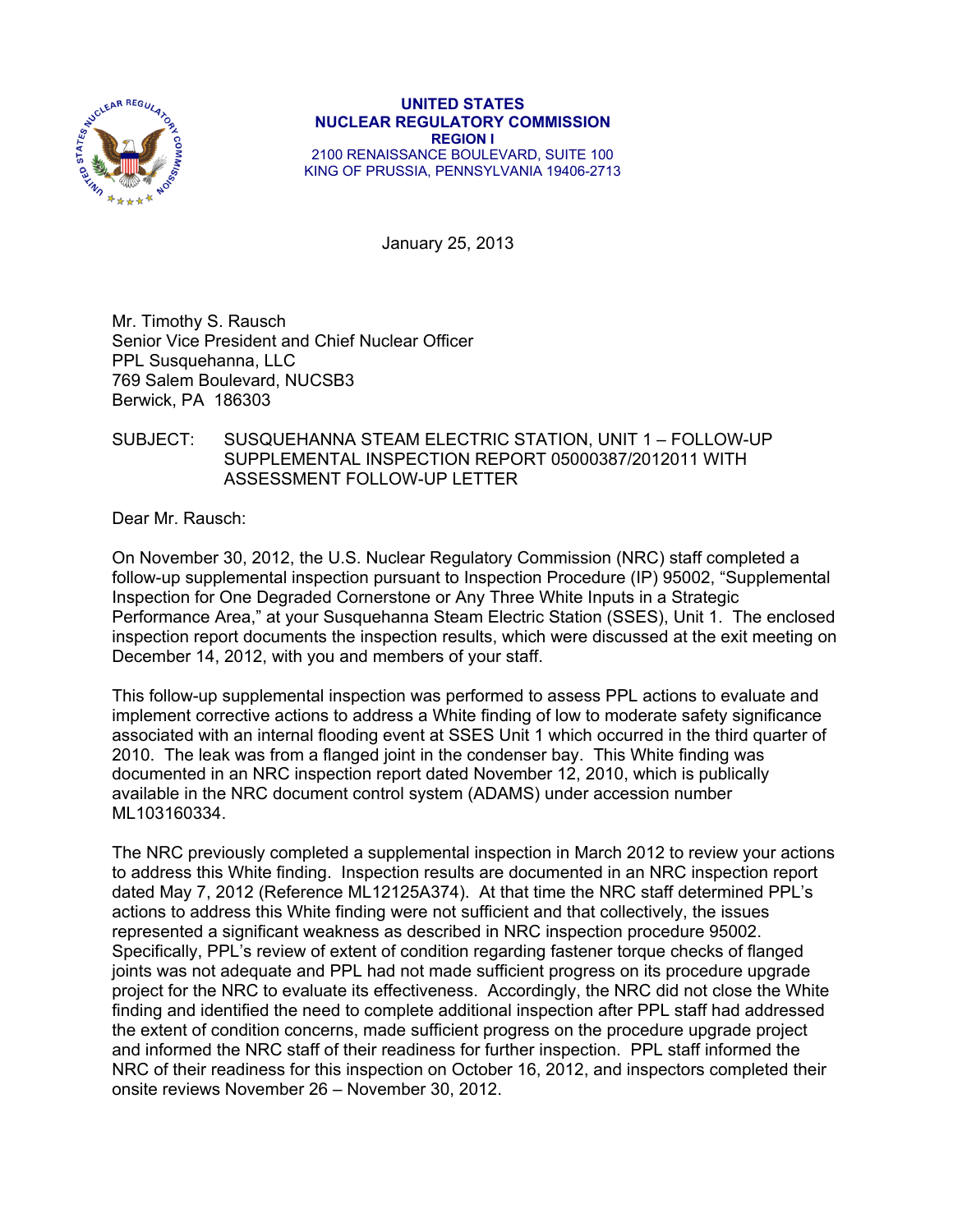### T. Rausch 2

The objectives of this follow-up supplemental inspection were: 1) to determine whether PPL had made sufficient progress on the procedure quality upgrade project and assess whether those actions were effective; and 2) to determine whether PPL had appropriately evaluated and implemented corrective actions to affirm an adequate extent of condition review regarding torque checks on gasketed flanges of other plant equipment. The inspection consisted of examination of activities conducted under your license as they relate to safety and compliance with the Commission's rules and regulations, and the conditions of your operating license. The inspectors reviewed selected procedures and records, observed activities, and interviewed personnel.

Based upon the results of this inspection, the NRC determined that PPL's extent of condition reviews and progress on the procedure upgrade project were sufficient and appropriate to address the identified significant weakness as documented during the initial supplemental inspection report (Inspection Report 05000387/2012008). Additionally, no findings of significance were identified as a result of this inspection. As such, the NRC determined the inspection objectives of Inspection Procedure 95002 have been satisfied and the White finding (FIN) 05000387/2010004-01 is closed. Per Inspection Manual Chapter (IMC) 0305, the White finding was closed in the fourth quarter of 2012 with the conduct of the inspection exit meeting on December 14, 2012. Accordingly, Unit 1 returned to the Licensee Response Column of the IMC 0305 Action Matrix in the first quarter of 2013.

In accordance with 10 CFR Part 2.390 of the NRC's "Rules of Practice," a copy of this letter, its enclosure, and your response (if any) will be available electronically for public inspection in the NRC Public Document Room or from the Publicly Available Records (PARS) component of the NRC's document system (ADAMS). ADAMS is accessible from the NRC Website at http://www.nrc.gov/reading-rm/adams.html (the Public Electronic Reading Room).

Sincerely,

### **/RA/**

Darrell J. Roberts, Director Division of Reactor Projects

Docket No.: 50-387 License No.: NPF-14

- Enclosure: Inspection Report 05000387/2012011 w/Attachment: Supplemental Information
- cc: w/encl: Distribution via ListServ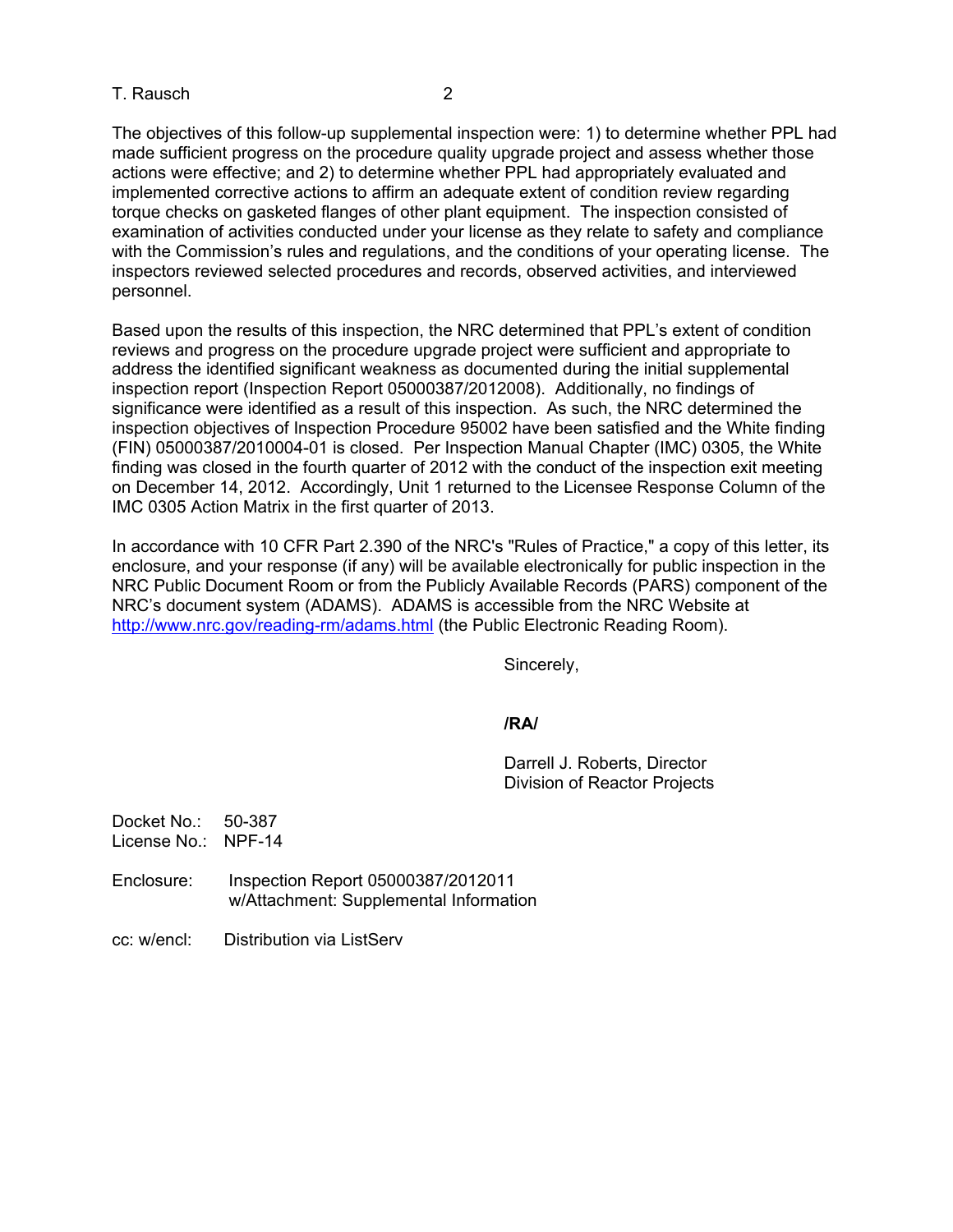### T. Rausch 2

The objectives of this follow-up supplemental inspection were: 1) to determine whether PPL had made sufficient progress on the procedure quality upgrade project and assess whether those actions were effective; and 2) to determine whether PPL had appropriately evaluated and implemented corrective actions to affirm an adequate extent of condition review regarding torque checks on gasketed flanges of other plant equipment. The inspection consisted of examination of activities conducted under your license as they relate to safety and compliance with the Commission's rules and regulations, and the conditions of your operating license. The inspectors reviewed selected procedures and records, observed activities, and interviewed personnel.

Based upon the results of this inspection, the NRC determined that PPL's extent of condition reviews and progress on the procedure upgrade project were sufficient and appropriate to address the identified significant weakness as documented during the initial supplemental inspection report (Inspection Report 05000387/2012008). Additionally, no findings of significance were identified as a result of this inspection. As such, the NRC determined the inspection objectives of Inspection Procedure 95002 have been satisfied and the White finding (FIN) 05000387/2010004-01 is closed. Per Inspection Manual Chapter (IMC) 0305, the White finding was closed in the fourth quarter of 2012 with the conduct of the inspection exit meeting on December 14, 2012. Accordingly, Unit 1 returned to the Licensee Response Column of the IMC 0305 Action Matrix in the first quarter of 2013.

In accordance with 10 CFR Part 2.390 of the NRC's "Rules of Practice," a copy of this letter, its enclosure, and your response (if any) will be available electronically for public inspection in the NRC Public Document Room or from the Publicly Available Records (PARS) component of the NRC's document system (ADAMS). ADAMS is accessible from the NRC Website at http://www.nrc.gov/reading-rm/adams.html (the Public Electronic Reading Room).

Sincerely, *<i>/RA/*  $\sqrt{R}$ /RA/ Darrell J. Roberts, Director Division of Reactor Projects

Docket No.: 50-387 License No.: NPF-14

### Enclosure: Inspection Report 05000387/2012011 w/Attachment: Supplemental Information

| Distribution w/encl: (via e-mail) | M. Gray, DRP        |
|-----------------------------------|---------------------|
| W. Dean, RA                       | A. Rosebrook, DRP   |
| D. Lew, DRA                       | J. Ayala, DRP       |
| D. Roberts, DRP                   | P. Finney, DRP, SRI |
| P. Wilson, DRP                    | J. Greives, DRP, RI |
| C. Miller, DRS                    | S. Farrell, DRP, AA |
| J. Clifford, DRS                  | J. Cassidy, RI OEDO |

R. Powell, DRP B. Bickett, DRP RidsNrrPMSusquehanna Resource RidsNrrDorlLpl1-2 Resource ROPreports Resource

DOCUMENT NAME: G:\DRP\BRANCH2\BICKETT\SQ UNIT 1 FOLLOW-UP SUPPLEMENTAL IR 2012-011REV3.DOCX ADAMS Accession No.: ML13025A325

| ☑             | <b>SUNSI Review</b> | ☑<br><b>Non-Sensitive</b><br>Sensitive |              | ☑<br>$\Box$ | <b>Publicly Available</b><br>Non-Publicly Available |  |
|---------------|---------------------|----------------------------------------|--------------|-------------|-----------------------------------------------------|--|
| <b>OFFICE</b> | <b>RI/DRP</b>       | RI/DRP                                 | RI/DRP       |             |                                                     |  |
| <b>NAME</b>   | <b>BBickett/BAB</b> | MGrav/MG                               | DRoberts/DJR |             |                                                     |  |
| <b>DATE</b>   | 01/16/13            | 01/16/13                               | 01/25/13     |             |                                                     |  |

OFFICIAL RECORD COPY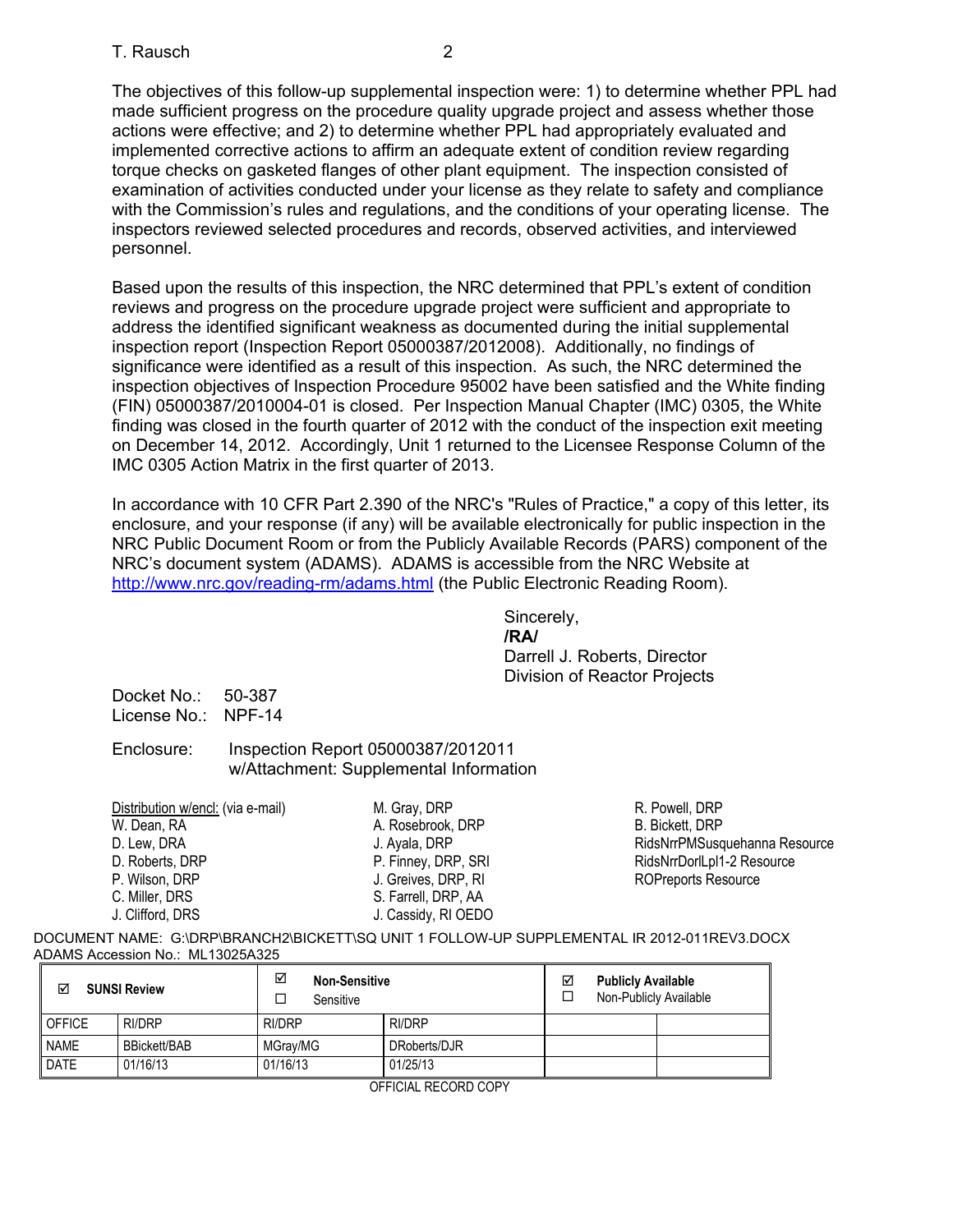# U.S. NUCLEAR REGULATORY COMMISSION

## REGION I

| Docket No.:  | 50-387                                                                                                                                       |
|--------------|----------------------------------------------------------------------------------------------------------------------------------------------|
| License No.: | <b>NPF-14</b>                                                                                                                                |
| Report No.:  | 05000387/2012011                                                                                                                             |
| Licensee:    | PPL Susquehanna, LLC (PPL)                                                                                                                   |
| Facility:    | Susquehanna Steam Electric Station (SSES) Unit 1                                                                                             |
| Location:    | Berwick, Pennsylvania                                                                                                                        |
| Dates:       | November 26 - 30, 2012                                                                                                                       |
| Inspectors:  | Brice Bickett, Senior Project Engineer, Division of Reactor Projects<br>Philip McKenna, Resident Inspector, Salem Nuclear Generating Station |
| Approved By: | Darrell J. Roberts, Director<br>Division of Reactor Projects<br>Region I                                                                     |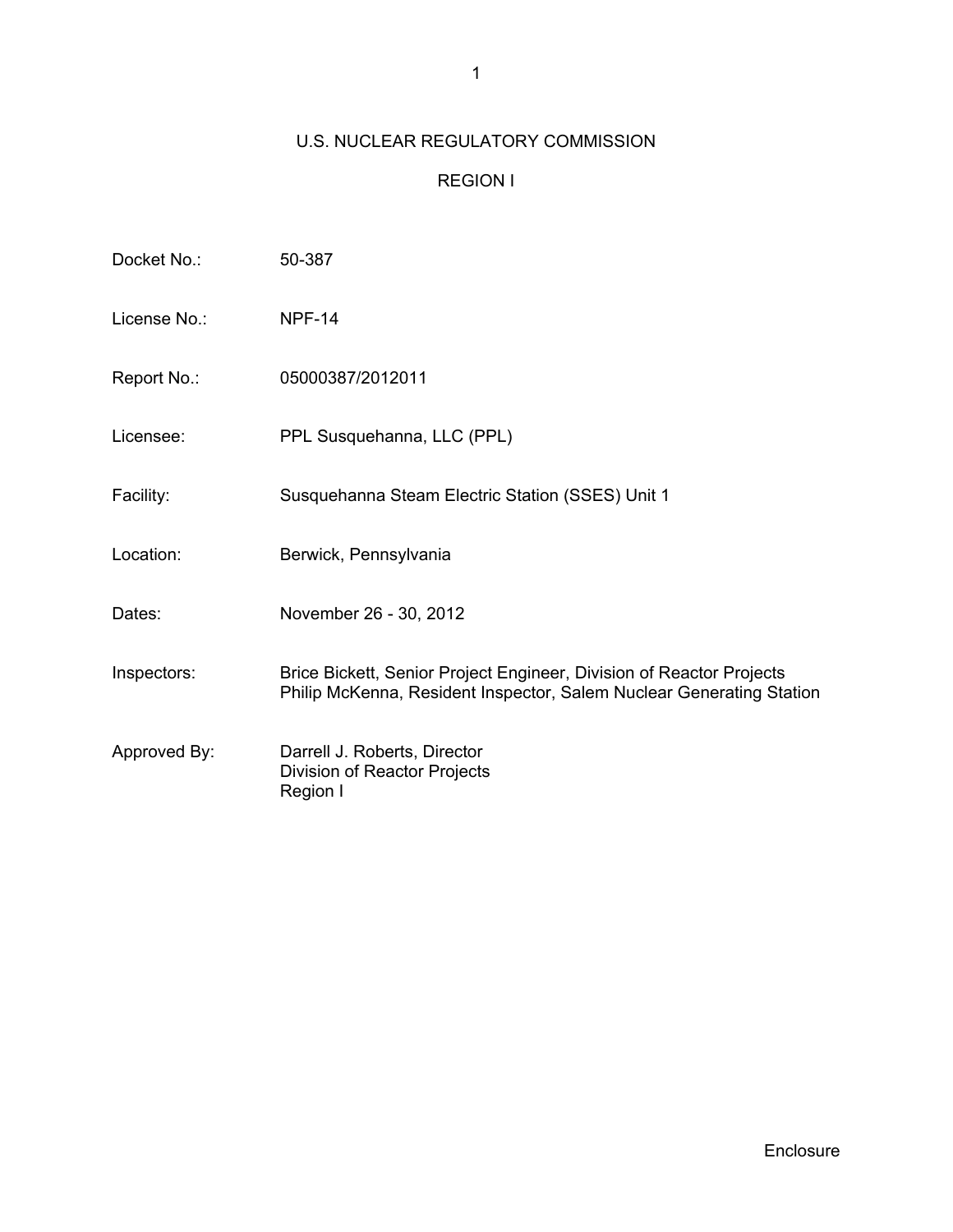### **SUMMARY OF FINDINGS**

IR 05000387/2012011; 11/26/2012 – 11/30/2012; Susquehanna Steam Electric Station, Unit 1; Follow-up Supplemental Inspection – Inspection Procedure (IP) 95002.

The report covered an on-site inspection by two region-based inspectors. No findings were identified. The NRC's program for overseeing the safe operation of commercial nuclear power reactors is described in NUREG-1649, "Reactor Oversight Process," Revision 4, dated December 2006.

#### Cornerstone: Mitigating Systems

The NRC performed this supplemental inspection in accordance with IP 95002, "Supplemental Inspection for One Degraded Cornerstone or Any Three White Inputs in a Strategic Performance Area," to assess PPL's actions to evaluate and implement actions to address a White finding regarding an internal flooding event with low to moderate safety significance (White) which occurred in the third quarter of 2010 and was documented in NRC inspection report (IR) finding 05000387/2010004-01, "Procedural Inadequacies Result in Reactor Scram and Loss of Normal Heat Sink." The initial NRC 95002 supplemental inspection (IR 05000387/2012008) conducted, in part, to review this White finding regarding the internal flooding event concluded PPL had significant weaknesses and corrective actions that were not sufficient to address the White finding at that time. Consistent with Inspection Manual Chapter (IMC) 0305, "Operating Reactor Assessment Program," Section 11.01(e), this follow-up supplemental inspection specifically focused on the areas of significant weaknesses as documented in NRC supplemental inspection report 05000387/2012008.

The inspectors did not identify any new significant weaknesses in regard to PPL's actions to address the White finding. The inspectors concluded that PPL had implemented adequate corrective actions and made sufficient progress in applicable areas to address the significant weaknesses previously documented in the initial NRC 95002 supplemental inspection report. Additionally, PPL's overall actions with regard to the procedure upgrade project and related procedure quality use and adherence (PQU&A) actions appeared to be appropriate with the current structure and management commitment and focus. No findings of significance were identified as a result of this supplemental inspection. Notwithstanding the above, the inspectors made some observations regarding implementation of the procedure upgrade project and related PQU&A initiatives.

The inspection objectives of IP 95002 have been satisfied and the White finding is closed. Per IMC 0305, the White finding is considered closed in the fourth quarter of 2012 with the completion of the on-site inspection exit meeting on December 14, 2012. Susquehanna Unit 1 returned to the Licensee Response Column of the IMC 0305 Action Matrix in the first quarter of 2013.

#### Other Findings

None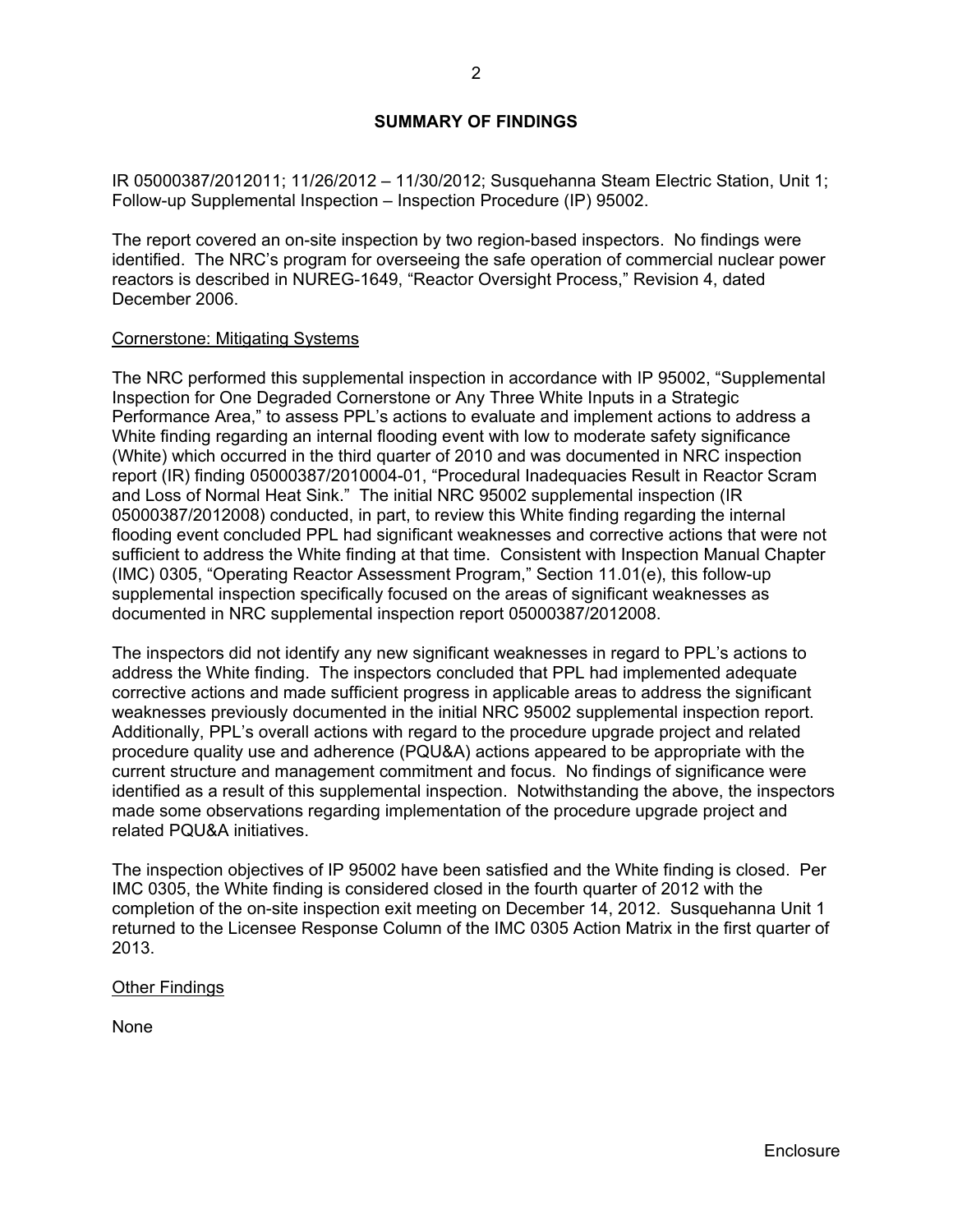### **REPORT DETAILS**

### **4. OTHER ACTIVITIES**

### 4OA3 Follow-Up of Events and Notices of Enforcement Discretion (71153 – 1 sample)

(Closed) LER 05000387/2010-003-02: Unit 1 Manual Reactor Scram due to Leakage from the Unit 1 Circulating Water System and Subsequent Flooding of the Unit 1 Condenser Bay

On July 16, 2010, PPL operators manually scrammed the Unit 1 reactor due to a large unisolable circulating water (CW) system leak in the main condenser area. All control rods fully inserted as designed. Reactor water level lowered to -28 inches causing Level 3 (+13 inches) isolations. The non-safety related Integrated Controls System (ICS) for feedwater control detected the scram condition and automatically entered the setpoint setdown mode, which placed the non-lead reactor feed pumps (RFPs) in idle mode, and initiated transition to the startup level control mode. During this transition, ICS feedwater level control did not transfer to single element control due to a higher than expected steam flow signal, and concurrent feedwater flow oscillations resulted in an increase in reactor water level. Reactor water level reached Level 8 (+54 inches) which resulted in the trip of all three RFP turbines, the high pressure coolant injection (HPCI) system, and the reactor core isolation cooling (RCIC) system to shutdown. Reactor water level was subsequently restored by operators and maintained within normal operating range using the RCIC system. The CW system was shut down and the main steam isolation valves (MSIVs) were manually closed. Pressure control was initiated using the HPCI system in the pressure control mode. All safety systems operated as expected. No steam relief valves opened. PPL estimated that approximately one million gallons of noncontaminated circulating water leaked into the turbine building condenser bay area.

PPL personnel determined the cause of the unisolable CW system leak was due to the condenser waterbox manway gasket rolling out of position. PPL's investigation concluded that the gasket reached the point where it could no longer maintain system pressure and rolled out of position due to gasket creep (i.e., inadequate gasket preload to maintain joint integrity). The gasket extrusion was the result of inadequate preload, rather than a system pressure transient or a material defect. Corrective actions taken for Unit 1 included inspection and replacement of manway gaskets.

PPL personnel determined the root causes were less than optimal system manway and isolation valve design, less than adequate risk informed decision making which resulted in the failure to adequately address previous CW system leaks, and inadequate PQU&A which resulted in the loss of CW pressure boundary integrity and inadequate mitigation of the CW leak. PPL personnel implemented short term corrective actions which included but not limited to revising procedures to address gasket installation procedure deficiencies, revising procedures to address isolating individual waterboxes, and developing revisions to processes and procedures to improve risk informed decision making.

There are no new NRC violations identified associated with review of this LER. The NRC previously issued a White finding (FIN 05000387/2010004-01) regarding PPL's performance aspects associated with this event. Additionally, the NRC initially held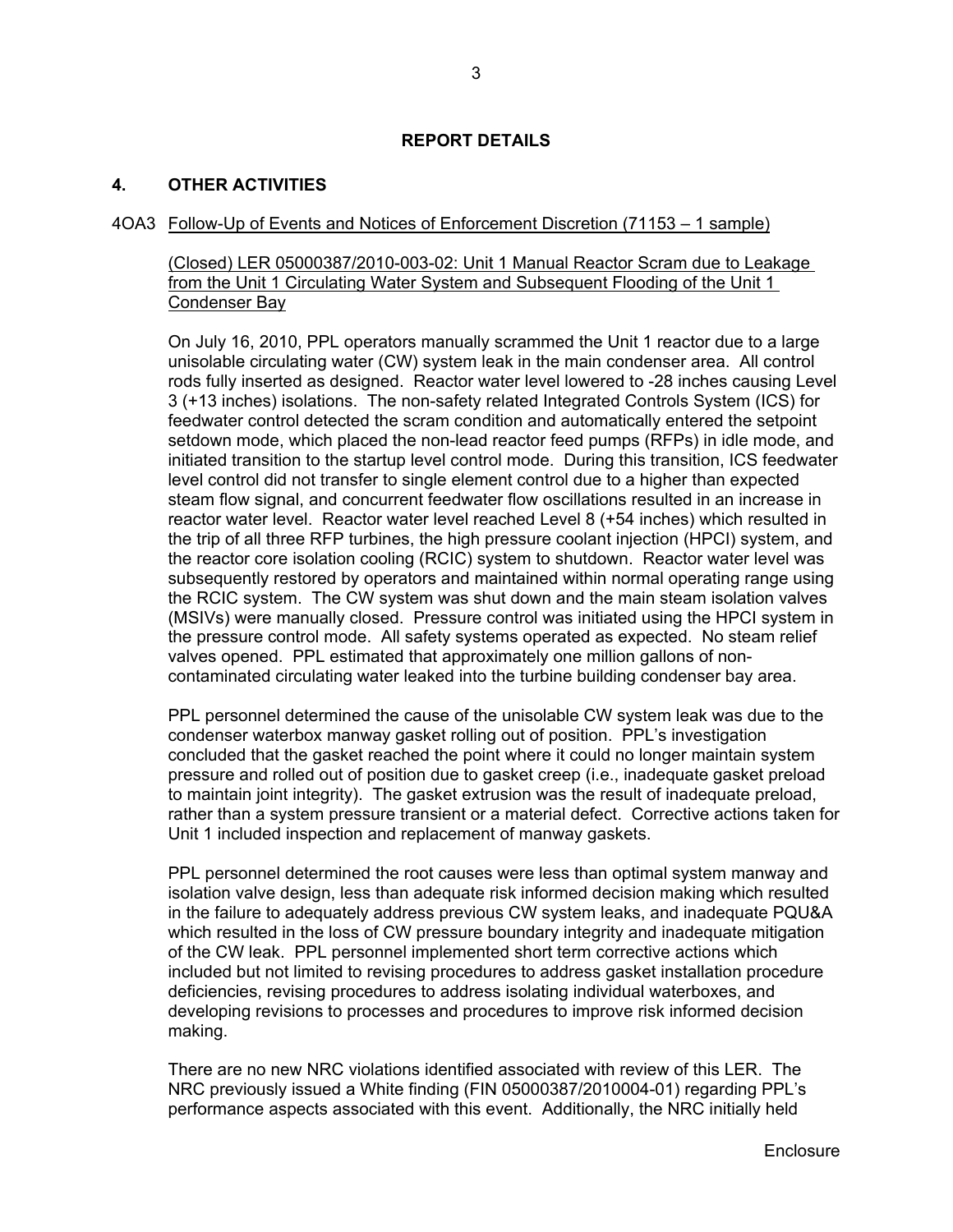open this White finding (IR 05000387/2012008) due to significant weaknesses identified during the 95002 supplemental inspection procedure regarding PPL's extent of condition review and corrective action implementation. This LER is closed.

#### 4OA4 Follow-Up Supplemental Inspection (95002)

#### .01 Inspection Scope

This follow-up supplemental inspection was conducted in accordance with Inspection Procedure (IP) 95002, "Supplemental Inspection for One Degraded Cornerstone or Any Three White Inputs in a Strategic Performance Area." This inspection follows up on a supplemental inspection completed and documented in IR 05000387/2012008 dated May 17, 2012 that maintained a White finding open related to an internal flood condition that occurred in 2010 at SSES Unit 1.

NRC Inspection Manual Chapter (IMC) 0305, Section 11, "Additional Action Matrix Guidance," paragraph 01(e), in part, requires that if a finding is being held open because of the results of a previous supplemental inspection, then the scope of the additional supplemental inspection shall be limited to only the inadequacies discussed in the initial supplemental inspection report. The inadequacies documented in NRC supplemental IR 05000387/2012008 were collectively considered by the NRC staff to constitute a significant weakness that resulted in the decision by the NRC to hold the White finding open. Based on those inadequacies, the scope of this inspection is as follows:

1) To determine whether PPL had appropriately evaluated and implemented corrective actions to affirm an adequate extent of condition review, as it relates to the internal flooding event regarding torque checks of gasketed flanges on other plant equipment; and

2) To determine whether PPL had made sufficient progress on the procedure quality upgrade project and assess whether those actions appear to be effective.

#### .01.01 Background

*Note - The July 2010 internal flooding event details are summarized previously in this report, Section 4OA3.* 

SSES Unit 1 entered the Regulatory Response Column of the NRC's Action matrix in the third quarter of 2010 as a result of one inspection finding of low to moderate safety significance (White). The finding was associated with PPL's maintenance procedure, which contained inadequate condenser waterbox gasket installation instructions. On July 16, 2010, the condenser manway gasket rolled out of position, resulted in a large leak, an internal flooding event, a manual reactor scram, and loss of the normal heat sink. The finding was characterized as having low to moderate safety significance (White) based on the results of a Phase 3 risk analysis performed by a region-based senior reactor analyst, as discussed in NRC IR 0500387/2010004, dated November 12, 2010. The failure was attributed to inadequate maintenance procedures which caused insufficient torque applied to the condenser manway bolts, and insufficient preparation of the gasket surfaces. The procedures directly associated with the event were corrected, and the gaskets for all Unit 1 condenser manways were replaced prior to plant restart.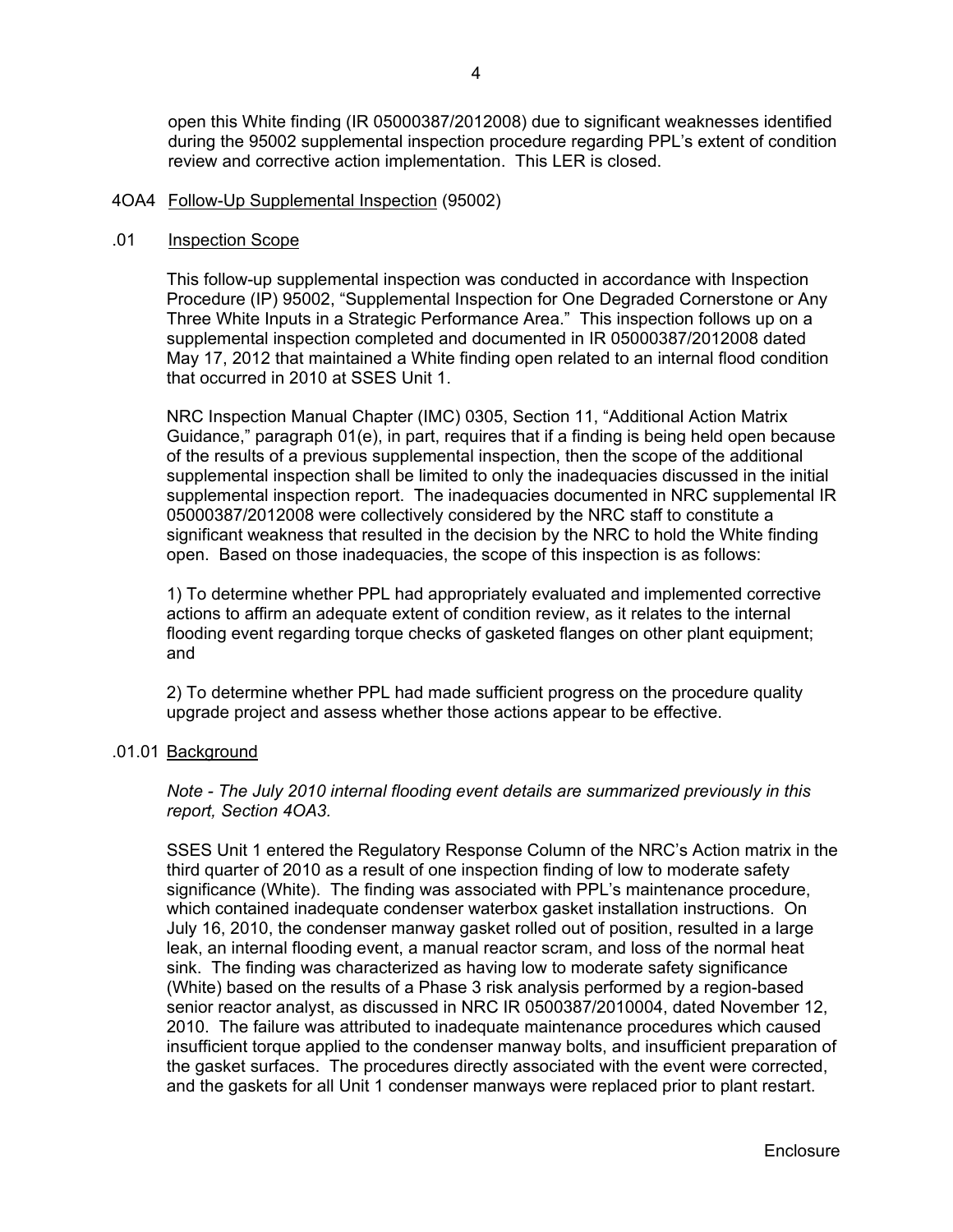In addition to the reactor scram from the July 2010 internal flooding event, SSES Unit 1 also experienced unplanned reactor scrams in April 2010, May 2010 and January 2011. This resulted in the SSES Unit 1 performance indicator (PI) for Unplanned Scrams per 7000 Critical Hours exceeding the Green to White threshold (i.e., greater than three unplanned scrams). SSES Unit 1 entered the Degraded Cornerstone column of the NRC's Action Matrix in the first quarter of 2011 based on the White finding and White PI inputs which both had low to moderate safety significance and impacted the Initiating Events Cornerstone.

During February and March 2012, the NRC staff performed a supplemental inspection in accordance with IP 95002, "Supplemental Inspection for One Degraded Cornerstone or Any Three White Inputs in a Strategic Performance Area," to assess PPL's evaluation associated with the internal flooding event and the four individual scram events which resulted in the White PI and subsequent transition of SSES Unit 1 to the Degraded Cornerstone Column of the NRC Action Matrix. While the NRC supplemental inspection team determined that sufficient actions had been implemented to address and close the White PI, the team also determined that PPL did not adequately address the White finding associated with the internal flooding event. Although the team determined that portions of PPL's problem identification, root cause evaluations (RCEs), and corrective actions for the White finding associated with condenser bay flooding were adequate, the inspectors identified that PPL's initial assessment of the extent of condition were narrowly focused as it did not include a sampling of other gaskets that could have been similarly affected by inadequate maintenance procedures as the condenser manways. The team determined that PPL's extent of condition review should have also considered leaks that may have existed prior to the PPL implementing corrective actions for the inadequate maintenance procedures. Finally, because PPL's efforts to upgrade station procedures as part of extent of cause actions were not scheduled to start until April 2012, the adequacy of the procedure upgrade efforts, and therefore substantive corrective actions to address extent of cause, could not be evaluated by the NRC staff by the conclusion of the inspection in March 2012.

The initial NRC supplemental inspection team, based on the above, determined that PPL actions taken or planned to correct the issue did not provide the assurance level required to meet the inspection objectives defined in the IP 95002 for closing the White finding. Taken collectively, these issues were considered to represent significant weaknesses as described in IP 95002, and as such, the White finding FIN 05000387/2010004-01, "Procedural Inadequacies Result in Reactor Scram and Loss of Normal Heat Sink," remained open pending follow-up inspection to verify that: (1) the concerns regarding the licensee's extent of condition evaluations for inadequate procedures used to torque gasketed flanges were appropriately addressed and that adequate corrective actions were identified and implemented; and (2) SSES has developed and implemented an adequate procedure quality upgrade project.

- .02 Evaluation of the Inspection Requirements
- .02.01 Problem Identification
- a. Determine that the evaluation documented who identified the issue (i.e. licenseeidentified, self-revealing, or NRC-identified) and under what conditions the issue was identified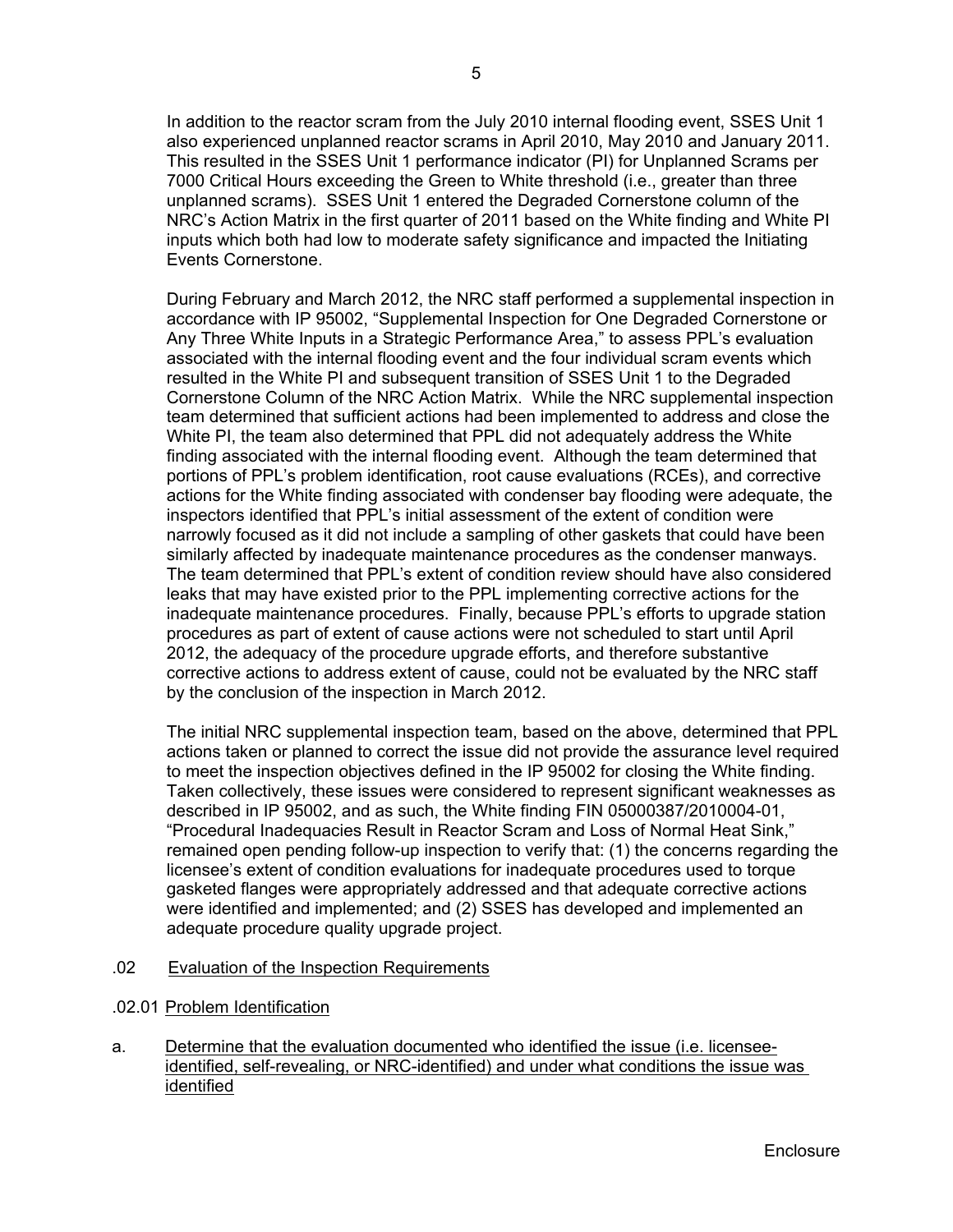No significant weaknesses were documented in supplemental inspection report (IR) 05000387/2012008 in this area. As such, consistent with IMC 0305, the follow-up supplemental inspection team did not re-inspect PPL's performance with regard to this inspection requirement.

### b. Determine that the evaluation documented how long the issue existed and prior opportunities for identification

No significant weaknesses were documented in supplemental IR 05000387/2012008 in this area. As such, consistent with IMC 0305, the follow-up supplemental inspection team did not re-inspect PPL's performance with regard to this inspection requirement.

c. Determine that the evaluation documented the plant-specific risk consequences, as applicable, and compliance concerns associated with the issue(s) both individually and collectively

No significant weaknesses were documented in supplemental IR 05000387/2012008 in this area. As such, consistent with IMC 0305, the follow-up supplemental inspection team did not re-inspect PPL's performance with regard to this inspection requirement.

d. Findings

No findings of significance were identified.

- .02.02 Root Cause, Extent of Condition, and Extent of Cause Evaluation
- a. Determine that the problem was evaluated using a systematic methodology to identify the root and contributing causes

No significant weaknesses were documented in supplemental IR 05000387/2012008 in this area. As such, consistent with IMC 0305, the follow-up supplemental inspection team did not re-inspect PPL's performance with regard to this inspection requirement.

b. Determine that the root cause evaluation was conducted to a level of detail commensurate with the significance of the problem

No significant weaknesses were documented in supplemental IR 05000387/2012008 in this area. As such, consistent with IMC 0305, the follow-up supplemental inspection team did not re-inspect PPL's performance with regard to this inspection requirement.

c. Determine that the root cause evaluation included a consideration of prior occurrences of the problem and knowledge of prior operating experience

No significant weaknesses were documented in supplemental IR 05000387/2012008 in this area. As such, consistent with IMC 0305, the follow-up supplemental inspection team did not re-inspect PPL's performance with regard to this inspection requirement.

d. Determine that the root cause evaluation addresses the extent of condition and the extent of cause of the problem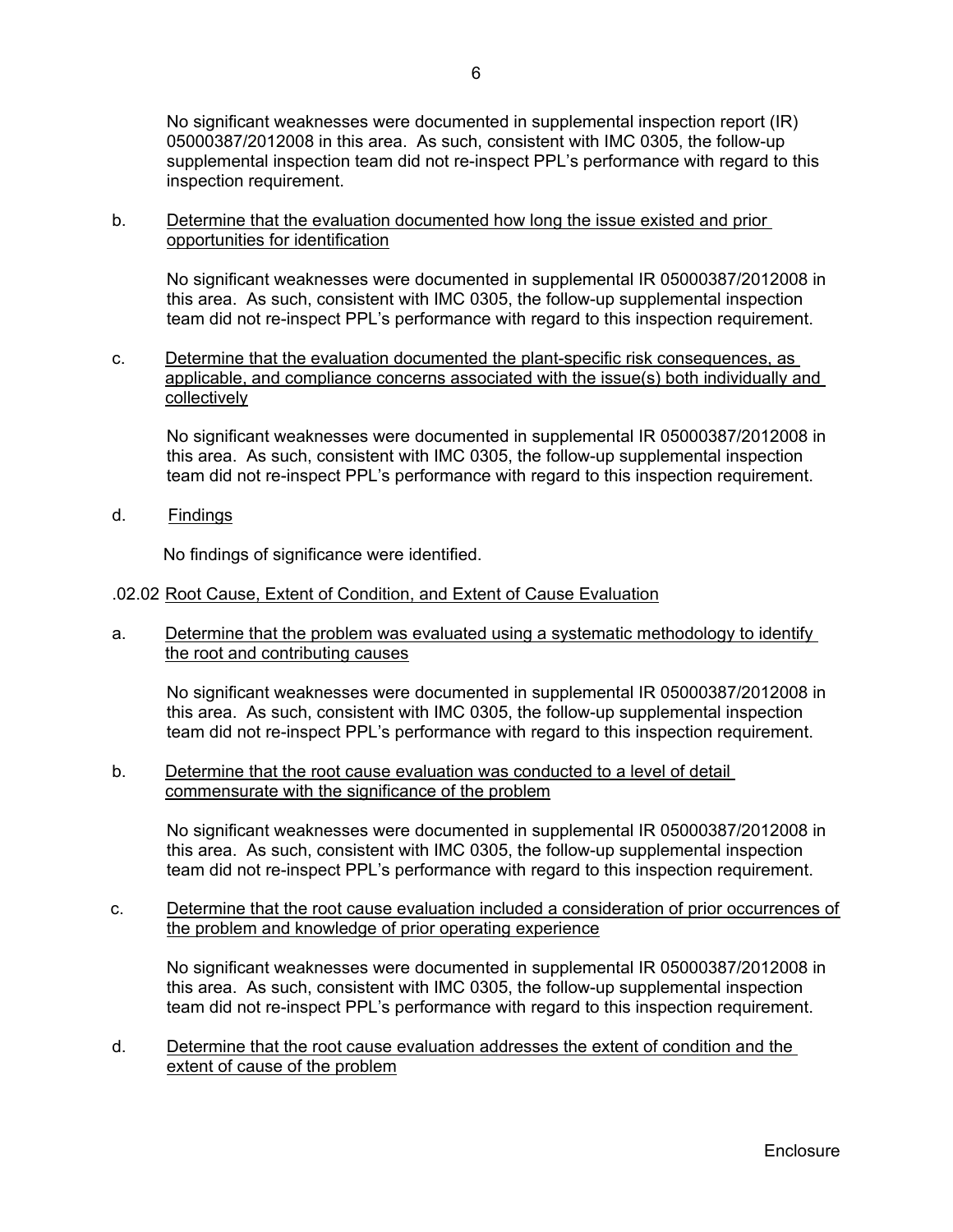(1) Extent of condition reviews regarding inadequate procedures used to torque gasketed flanges:

#### Summary of NRC supplemental inspection team assessment (March 2012)

 PPL staff completed three root cause evaluations (RCEs) for the internal flooding event. Each of the RCEs addressed extent of condition and extent of cause, and assigned corrective actions based on the identified extent of condition and extent of cause. Recognizing deficiencies associated with its initial and second root cause evaluations and extent of condition reviews, PPL personnel performed a third, supplemental RCE which broadened the extent of condition to include all leaking flanged gaskets. Notwithstanding, the initial NRC supplemental team determined the extent of condition review actions still contained weaknesses. For example, a corrective action plan (CAP) database search performed as part of the supplemental evaluation covered a broad period of time and revealed 82 potential flange leaks. However, a subsequent CAP database search conducted by PPL personnel only covered a nine-month period following the October 2010 reactor building chiller leak and identified 12 flange leaks. As such, the NRC determined this review did not consider leaks that may have existed prior to the licensee implementing corrective actions for the inadequate maintenance procedures, which now required a second torque check to account for gasket relaxation and creep during operations. In addition, the initial supplemental NRC inspection team identified that torque checks of selected flanges on other plant equipment were not included as part of the extent of condition. Ultimately, these two performance aspects contributed to the NRC determination that PPL's assessment of the extent of condition for inadequate torque on flange bolts was narrowly focused and did not include torque checks of a sufficient sample of gasketed flanges on other plant equipment.

### NRC follow-up supplemental inspection team assessment (December 2012)

 Overall, the inspectors determined that PPL's subsequent corrective actions for the extent of condition contribution to the significant weakness, as identified in the initial 95002 supplemental inspection, were adequate.

 The inspectors reviewed PPL's corrective actions for the extent of condition contribution to the significant weakness identified in the initial 95002 supplemental inspection. Subsequent to the 95002 inspection, station personnel implemented additional extent of condition actions which included pressure boundary leakage from bolted joints in plant systems. PPL personnel reviewed 118 Action Requests (ARs) related to leaks which covered the timeframe from January 1, 2009 to March 31, 2012. PPL personnel conducted a common cause analysis on these leaks and determined that less than adequate maintenance - human performance, was the common cause, because preventable leaks occurred at approximately 12 bolted flange connection leaks. PPL also investigated a potential trend involving leaks at the station based upon an increase of trend data for the second quarter 2012. PPL personnel evaluated the data and did not identify a specific trend during the time period. However, station personnel did note an increase in CAP items tagged with the leak trend code which coincided with the station's introduction of risk informed screening in December 2011. PPL personnel identified no additional corrective actions from the completion of the common cause analysis that were not already identified in the root cause evaluations (RCE) and supplemental RCE conducted for internal flooding event.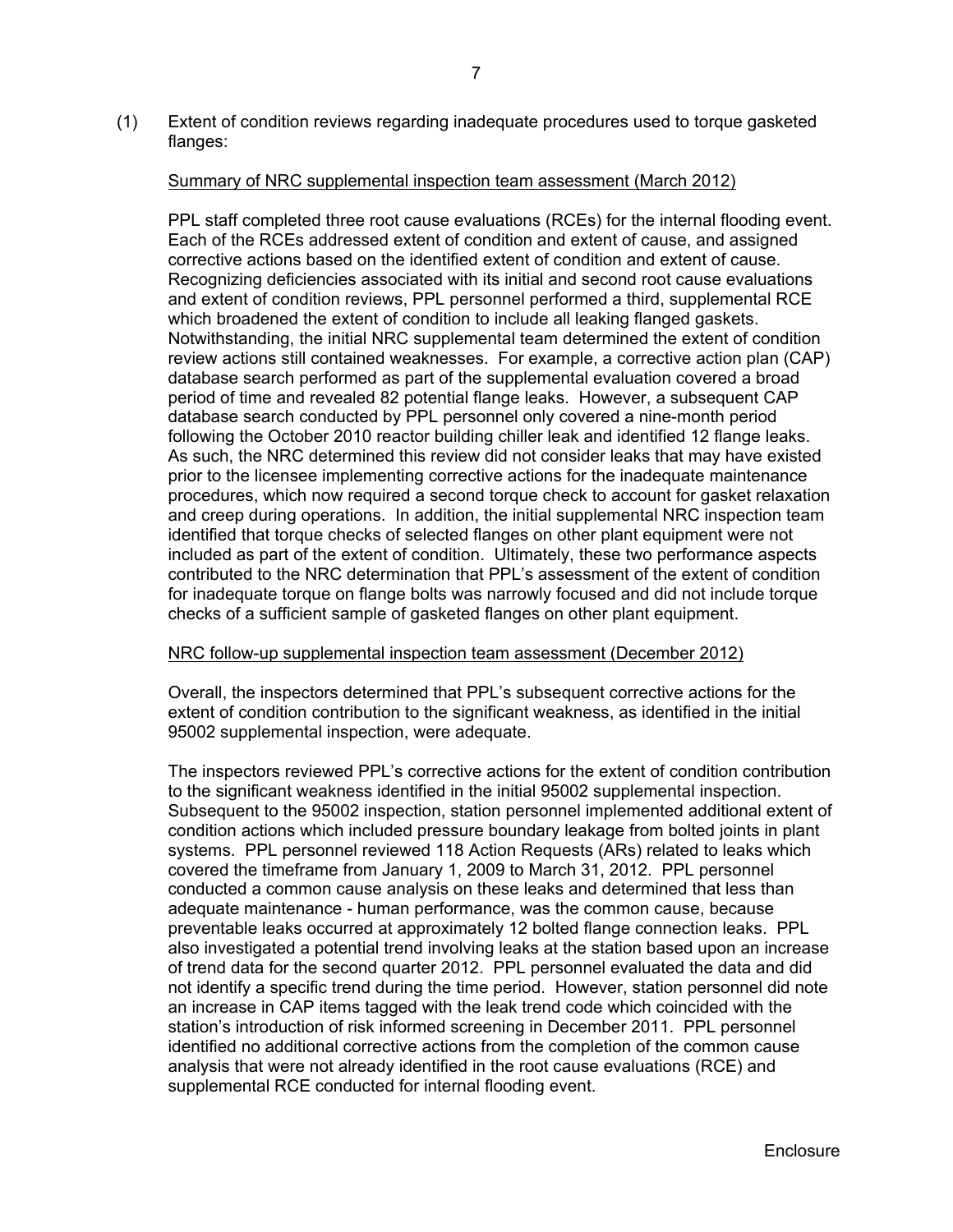The inspectors reviewed PPL's corrective action for not conducting torque checks of other gaskets that could have been affected by inadequate maintenance procedures. PPL staff had originally determined that no action was required to check flanges that were not leaking, even though they may have been similarly impacted by the inadequate maintenance procedures. During the NRC's supplemental inspection, PPL initiated actions based on inspector observations, to perform breakaway torque checks during the performance of station maintenance in order to evaluate the population of affected flanges. This included a prompt check of a random sample of as-found bolted flange connections and then over a period of several months, a broader sample of as-found torque data. The sample of flange connections included joints that did and did not have one-hour retorque performed. The broader sample of as-found data was based on flanged connections that were scheduled to be worked during work weeks from May to September 2012. As-found torque checks were conducted by maintenance personnel on these flanges before the flanges were disassembled for the planned maintenance. PPL's assessment of the results of these torque checks concluded that no potential trends or inadequate torque issues existed.

 The inspectors reviewed the results of the gasketed flange torque checks and conducted plant walkdowns of many of the flanges that were checked as part of the extent of condition review. The inspectors also conducted interviews with station personnel to ensure that the extent of condition evaluations were understood and evaluated properly. The inspectors determined that PPL staff had adequately evaluated the extent of condition, but observed a missed opportunity to conduct gasketed flange torque checks during the Unit 1 refueling outage which began on March 31, 2012 or in the 16-day Unit 2 forced outage in May 2012 or the 14-day Unit 1 forced outage in June 2012. These opportunities would have allowed PPL staff to conduct the torque checks earlier and covered some equipment that is not normally accessible when the plant is operating. However, based on the broad range of sampling that was completed, the inspectors determined this enhancement did not adversely affect PPL's determination that no potential trends or inadequate torque issues existed. PPL staff entered this observation into the corrective action program (CR 1647482).

(2) Extent of cause actions to implement a station procedure upgrade project:

### Summary of NRC supplemental inspection team assessment (March 2012)

PPL personnel identified, as part of their extent of cause, actions to upgrade station procedures, in part, to address procedure inadequacies that contributed to the internal flooding event. However, at the time of the supplemental inspection, PPL personnel had not yet implemented substantive actions to upgrade procedures. As a result, the NRC inspection team could not effectively evaluate the adequacy or effectiveness of future actions to address the extent of cause regarding procedure inadequacies.

 This performance aspect contributed to the NRC's determination that PPL's implementation of extent of cause corrective actions, specifically focused on implementation of a station procedure upgrade project was not adequate.

### NRC follow-up supplemental inspection team assessment (December 2012)

Overall, the inspectors determined that PPL's corrective actions to implement a procedure upgrade project (PuP) for the extent of cause contribution to the significant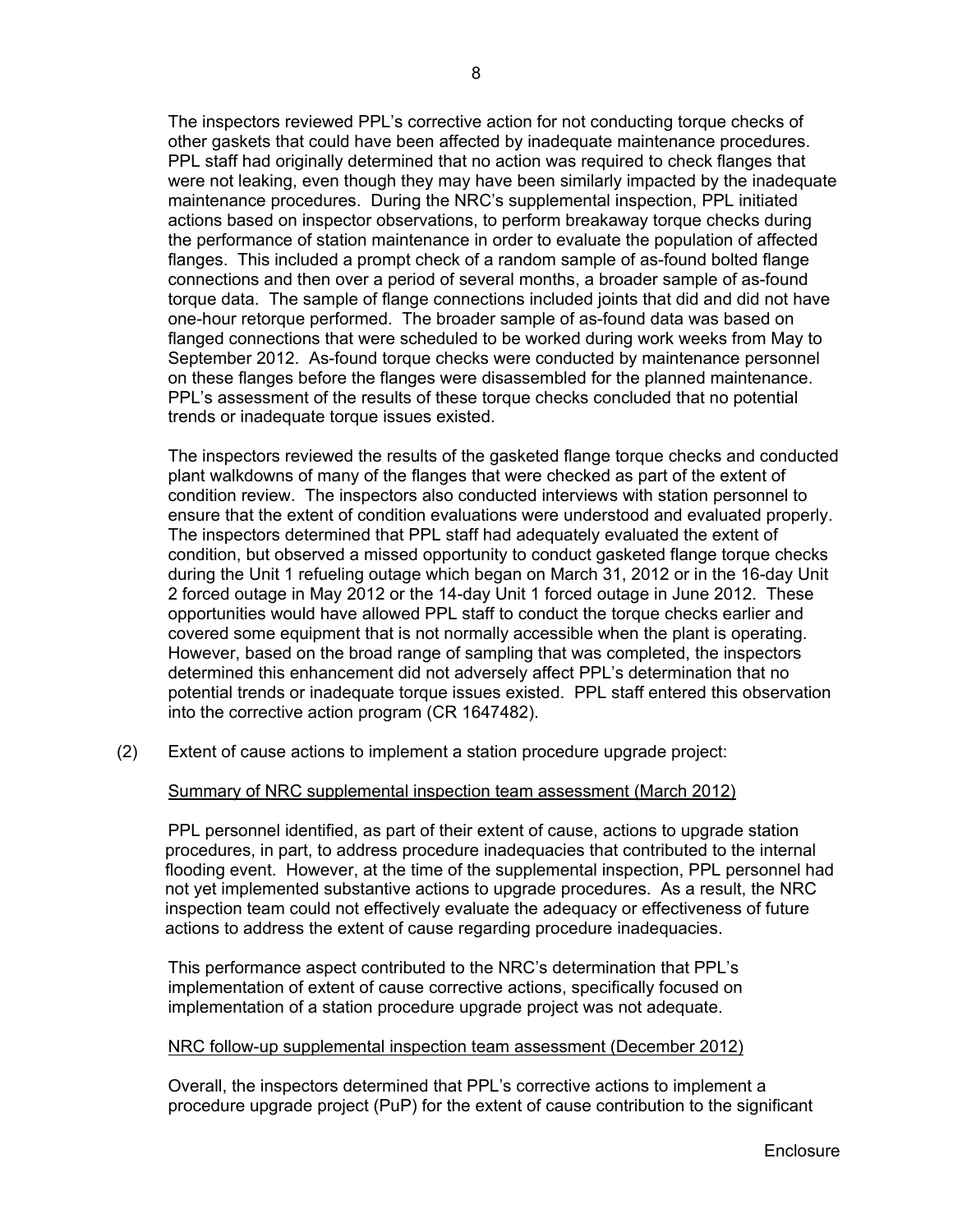weakness, identified in the initial supplemental inspection, were adequate. The inspectors also determined that related actions with regard to procedure quality and use and adherence (PQU&A) initiatives appeared effective and are appropriate; although, the inspectors acknowledged that the PuP and PQU&A initiatives are a multi-year station effort.

 The inspectors identified PPL personnel initiated actions to address process and knowledge gaps that existed in station procedures which did not meet industry standards. PPL staff benchmarked the industry and revised station procedures NDAP-QA-0002, "Procedure Program;" NDAP-QA-0004, "Procedure Change Process;" and NDAP-QA-0008, "Procedure Format and Content," to address key procedure program and process gaps that did not meet industry standards and contributed to inadequate procedure quality, including the procedure shortcomings specific to the internal flooding event. The inspectors' review primarily focused on the station's corrective actions with regard to (1) implementation of a procedure upgrade project group to develop new procedures and (2) implementation of a site procedure group to revise procedures in-use at the station until complete revision to the new procedure standards is accomplished.

PPL established a PuP group whose primary focus is to completely revise procedures to the upgraded station standards. The inspectors noted that the PuP resources are primarily composed of experienced contractors trained to the new standard. The station also supplemented this new procedure effort with a number of trained station personnel when situations and resources warranted. At the completion of this inspection, approximately 326 upgraded procedures were issued. Of those procedures, approximately 85 of those were ranked as high risk procedures. A number of procedures completed in 2012 (not initially categorized as high risk) were re-prioritized for early completion by the station based on other priorities not directly quantifiable by risk but considered important to safe operations. For example, some general maintenance procedures such as the motor operated valve maintenance procedure, not considered high risk, were re-prioritized by the station because that procedure may impact a number of safety systems. Additionally, a number of chemistry procedures (not categorized as high risk) were completed as PPL took advantage of resource efficiencies combined with procedures that involve less complex technical upgrades and reviews. The inspectors also identified that PPL had an additional 103 procedures drafted but remained in various stages of technical review and validation. Of those procedures in draft, 44 of those procedures are considered high risk by the station's risk ranking methodology. The inspectors noted that dedicated contractor resources within the same organization structure/model are in-place for 2013 with approved budget resources that support continuation of the project in 2014 - 2016. Currently, while 2013 PuP PIs are still being developed, PPL expects to complete a majority of the high risk procedures by the end of 2013.

 PPL established, organized and implemented a new site procedure group (SPG) organization whose primary focus is the central point for the administration of the site's procedure program to ensure continuing compliance with station and industry procedure standards. The inspectors observed that this group provides necessary actions to address current procedure deficiencies when identified by station personnel as procedures are used. The inspectors acknowledged that the PuP is a multi-year project and the SPG provides on-going corrective action response to procedure inadequacies since a majority of procedures remain to be revised to the new standard. The inspectors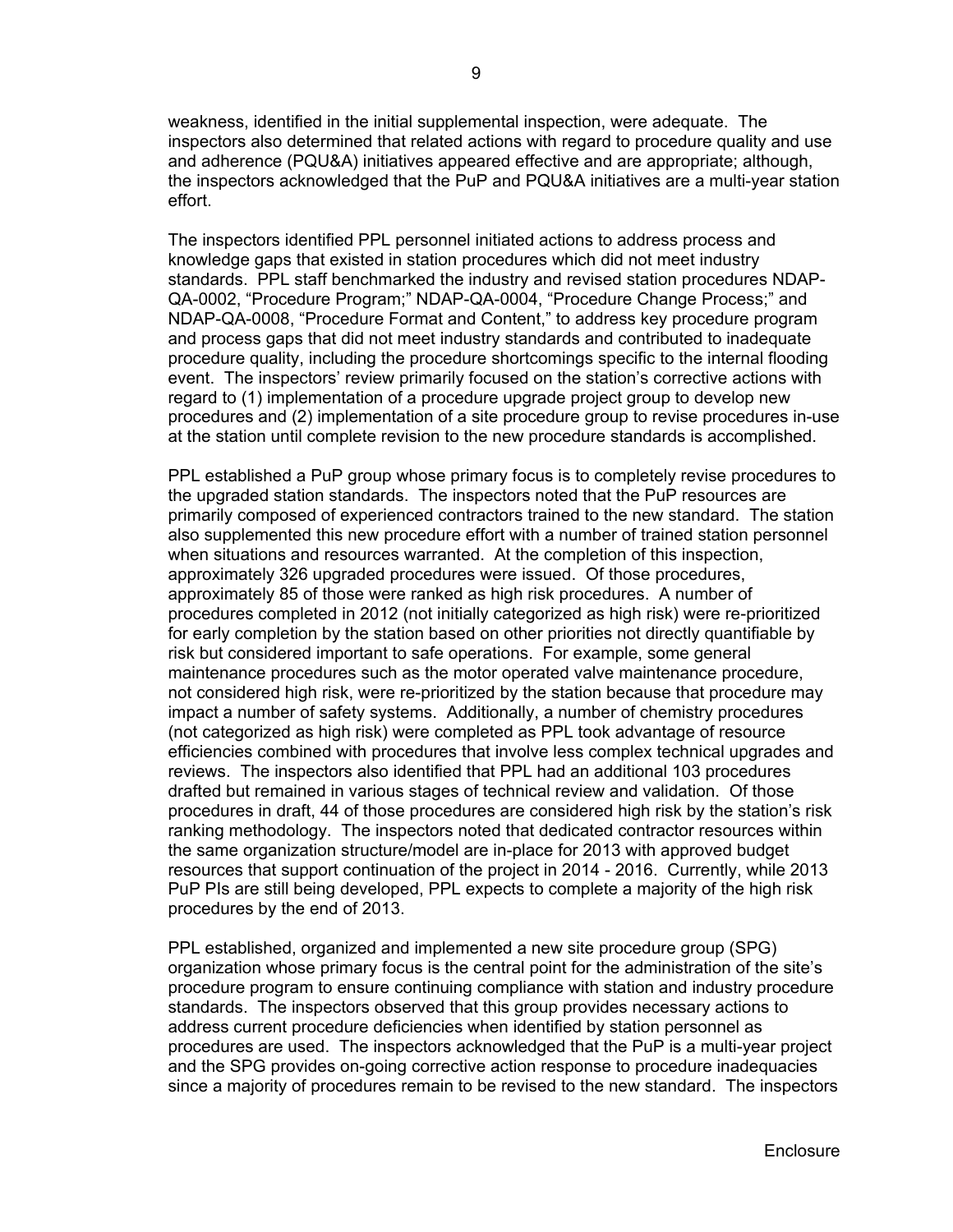identified PPL has established metrics and prioritized workload associated with procedure backlogs to monitor SPG efforts to address current procedure deficiencies.

 In addition to the above procedure improvement efforts, PPL implemented use and adherence initiatives to ensure PPL staff identify procedure problems in the course of daily plant activities. The inspectors identified that PPL personnel revised and upgraded NDAP-QA-0029, "Procedure Use Standards and Expectations," and conducted training for all station personnel and 2012 spring outage personnel on the station expectations. Additionally, PPL has increased management and supervisor in-field and paired observations as documented and analyzed via the ObservationWay program. PPL staff developed performance indicators to monitor and assess the initiation rates by department of condition report actions/problems with regard to procedures. The inspectors observed indications of increased effectiveness of PPL's efforts to identify procedure quality issues. This was based upon an increase of approximately 55% in the initiation rate of CRs identifying procedure issues in 2012 as compared to 2011. Lastly, while still in the early stages, PPL continues to develop a new management model which will include upgraded station administrative procedures consistent with the station's benchmarking of other plants.

 The inspectors determined there was adequate and reasonable progress accomplished on the procedure upgrade project since April 2012 especially when considering the number of potential distractions posed by planned and unplanned plant shutdowns. Further, the inspectors concluded the organizational structure, management and resource dedication, and process and procedure improvements thus far would provide for continued success assuming continued focus and management attention. Based on review of condition reports and personnel interviews, the inspectors determined PPL personnel have checked and adjusted the upgraded procedure process based on initial implementation learnings and station personnel feedback. The upgraded procedure process used to draft, review, and validate upgraded procedures appears rigorous with the appropriate cross-discipline and work group reviews and inputs. Based on interviews with PPL staff, the inspectors concluded completed upgraded procedures are of good quality with positive station response. This qualitative insight is also supported by a sample of independent reviews that were conducted by the inspectors on upgraded procedures.

 Nonetheless, the inspectors made some key observations regarding 2013 procedure improvement planned actions that would further support station efforts to implement an effective and sustainable procedure upgrade project going forward.

 The inspectors identified the prioritization and procedure selection methodology used in 2012 should be enhanced to consider other important attributes, in addition to quantifiable risk aspects, to ensure that procedures important to safety are scheduled for revision in a timely manner. In 2012, the station's initial methodology to select procedure priority was limited to a high level risk system selection risk assessment. However, the inspectors identified there did not appear to be a more intrusive, formalized and documented plan on how to select and prioritize the high risk procedures (~700) for completion. Specifically, of the high risk procedures completed in 2012, there was not clear, documented direction or rationale on what procedures in each department were considered most important to upgrade in the initial efforts of the PuP. The inspectors did not identify a violation of regulatory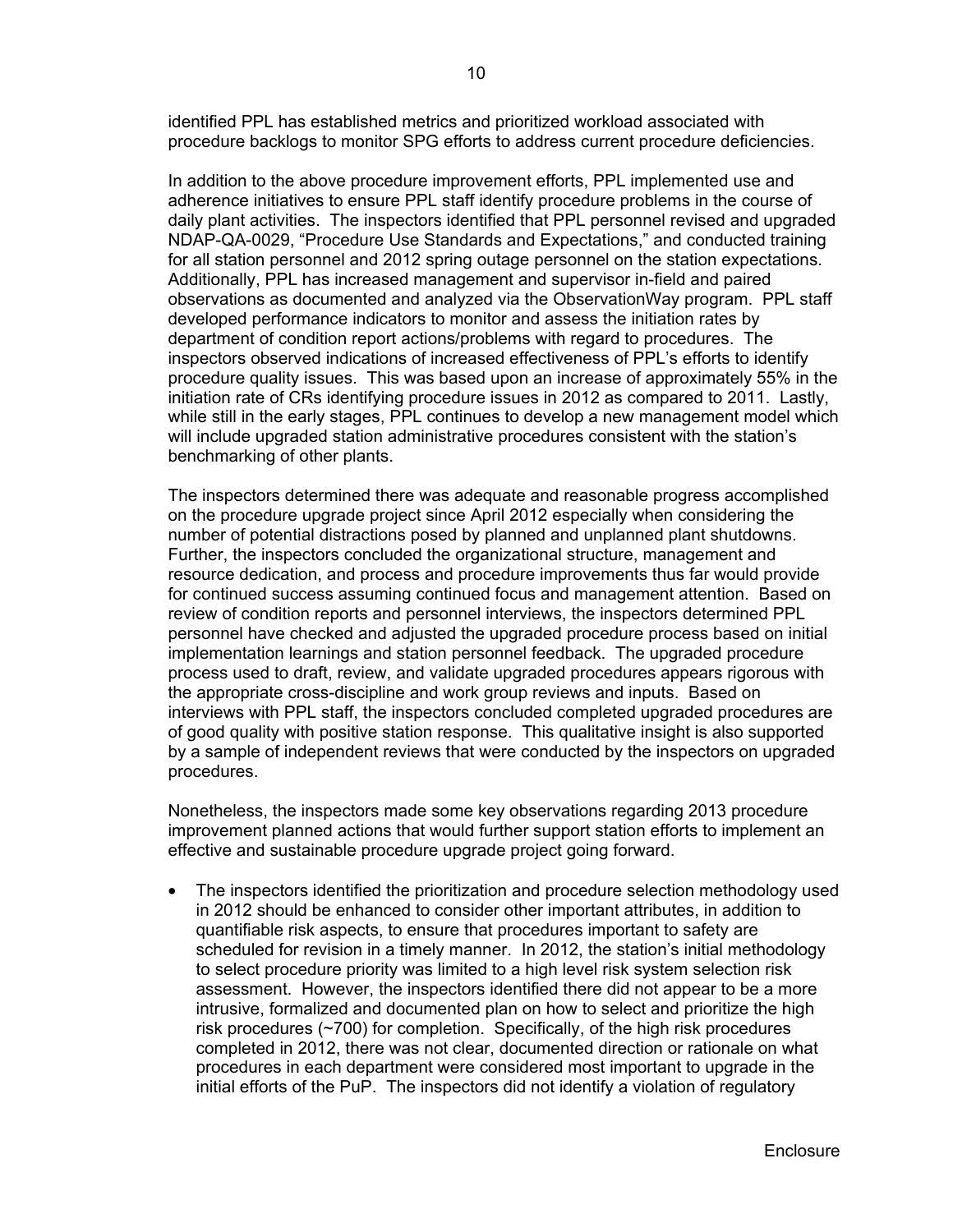requirements or station standard that was not met. PPL initiated CR 1647488 to address this observation.

- The inspectors identified there were opportunities for PPL staff to adjust and finalize 2013 performance indicators (PIs) for the procedure upgrade project in relation to monitoring and measuring performance based on progress and lessons learned in 2012. The inspectors acknowledged that PPL had an action in-progress to revise 2012 monitoring PIs at the time of the inspection. The inspectors observed that the 2012 PIs were very high level and focused primarily on output numbers with regard to the PuP. A more effective PIs would be one that better measures expectations in 2013 and considers performance monitoring at the department level with regards to PuP output. Additionally, the inspectors identified there are opportunities to implement measures that monitor corrective action program data for trend assessment information with regard to quality of the new procedures being issued. The inspectors did not identify a violation of regulatory requirements or station standard that was not met in this regard.
- The inspectors identified PPL management had not been timely in permanently staffing the Site Procedure Group consistent with their revised NSP-AD-0004, "Conduct of Site Procedure Group." The inspectors determined the SPG is a critical group whose function assures the station resolves and addresses current procedure issues in parallel with the PuP output. At the time of the inspection, the inspectors acknowledged PPL management was finalizing most permanent personnel decisions in the operations and maintenance groups of the SPG. However, the inspectors identified that the station was still working through the approach for balance of plant staffing in the SPG and did not have a corrective action assignment tracking the timeliness expectation for completion of this action. The inspectors were provided information that indicated during the interim decision on how the station would approach the balance of plant group, procedures were being revised and updated consistent with station requirements in this area. PPL initiated CR 1646687 to address this observation. The inspectors did not identify a more than minor performance deficiency in this regard.
- e. Findings

No findings of significance were identified.

- 02.03 Corrective Actions
- a. Determine that appropriate corrective actions are specified for each root and contributing cause or that the licensee has an adequate evaluation for why no corrective actions are necessary

#### Summary of NRC supplemental inspection team assessment (March 2012)

The March 2012 NRC inspection team highlighted aspects of inadequate corrective action performance by PPL to implement sufficient corrective actions to address the extent of condition and cause concerns as summarized previously in this report [Section 02.02d (1) & (2)]. The March 2012 NRC inspection team concluded those corrective actions assigned to address the extent of condition and extent of cause for this event were not adequate and contributed to the NRC's determination of a significant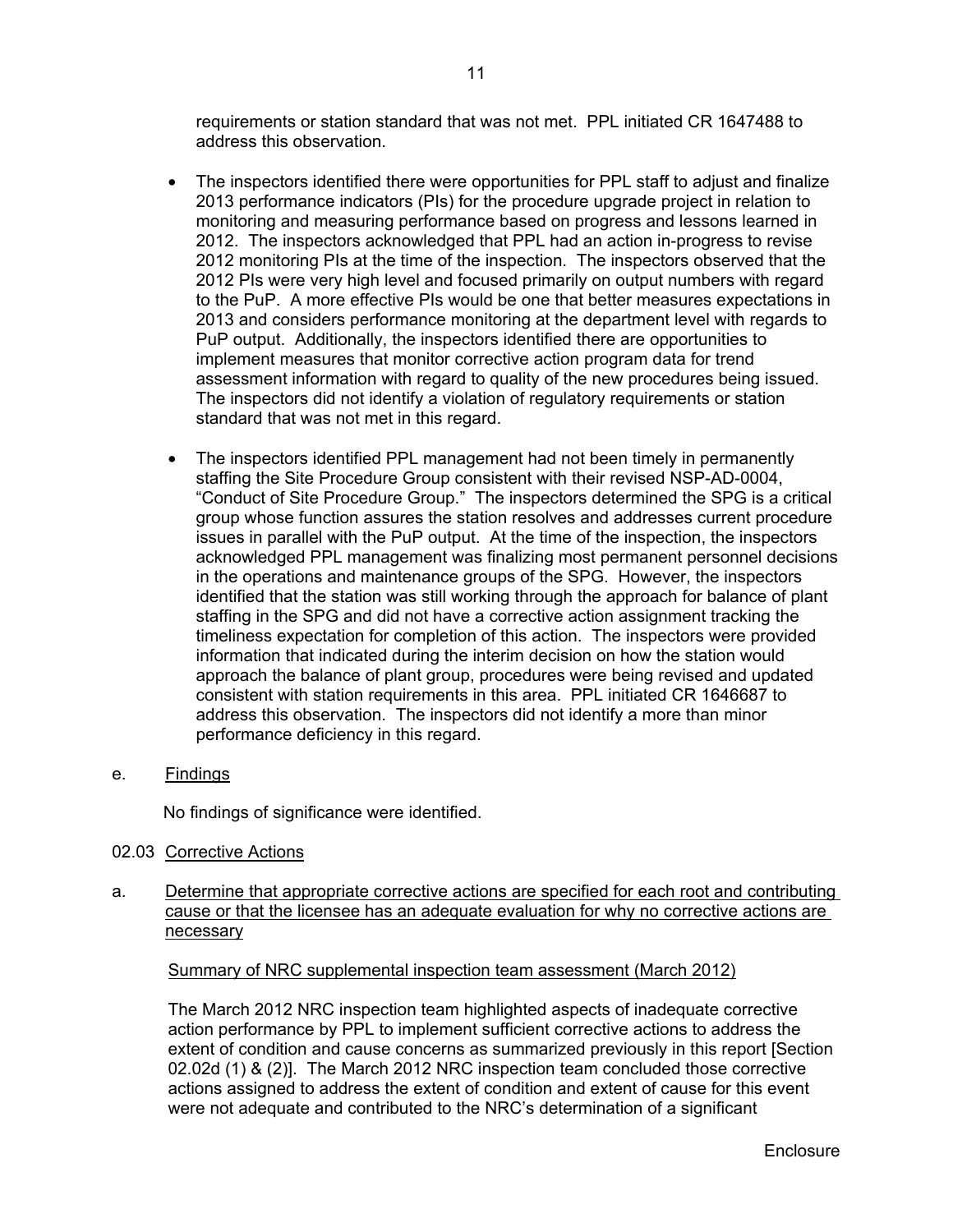### NRC follow-up supplemental inspection team assessment (December 2012)

 Overall, the inspectors determined that PPL's subsequent corrective actions to address the extent of condition and cause contributions to the significant weakness, identified in the initial 95002 supplemental inspection, were adequate. The specific details of PPL's actions subsequent to the initial 95002 supplemental inspection and NRC's assessment of those actions are documented previously in this report [Section 02.02d (1) & (2)].

b. Determine that the corrective actions have been prioritized with consideration of risk significance and regulatory compliance

No significant weaknesses were documented in supplemental IR 05000387/2012008 in this area. As such, consistent with IMC 0305, the follow-up supplemental inspection team did not re-inspect PPL's performance with regard to this inspection requirement.

c. Determine that a schedule has been established for implementing and completing the corrective actions

No significant weaknesses were documented in supplemental IR 05000387/2012008 in this area. As such, consistent with IMC 0305, the follow-up supplemental inspection team did not re-inspect PPL's performance with regard to this inspection requirement.

d. Determine that quantitative or qualitative measures of success have been developed for determining the effectiveness of the corrective actions to prevent recurrence

No significant weaknesses were documented in supplemental IR 05000387/2012008 in this area. As such, consistent with IMC 0305, the follow-up supplemental inspection team did not re-inspect PPL's performance with regard to this inspection requirement.

e. Determine that the corrective actions planned or taken adequately address a Notice of Violation (NOV) that was the basis for the supplemental inspection, if applicable

 The NRC staff did not issue a NOV to PPL; therefore, this inspection requirement was not applicable.

f. Findings

No findings of significance were identified.

02.04 Independent Assessment of Extent of Condition and Extent of Cause

Summary of NRC supplemental inspection team assessment (March 2012)

 The NRC inspection team identified that PPL's extent of condition and extent of cause reviews were inadequate as described previously in this report [Section 02.02d (1) & (2)].

NRC follow-up supplemental inspection team assessment (December 2012)

The inspectors focused their independent reviews on the significant weaknesses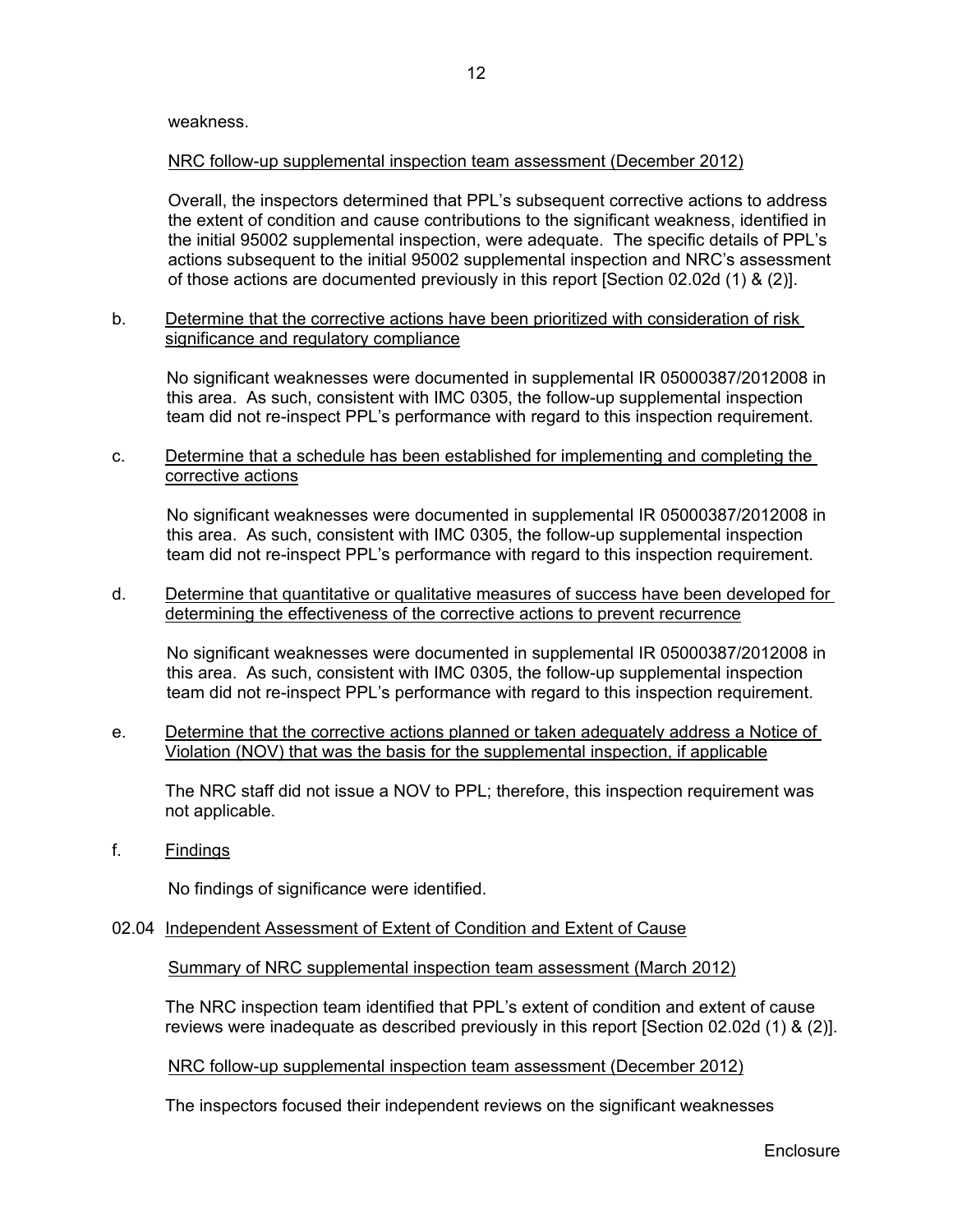documented in the initial supplemental inspection regarding extent of condition torque checks for gasketed flanges as well as reviewing a number of procedures in the upgraded format. The inspectors reviewed the results and analysis of PPL's gasketed flange torque checks and conducted independent plant and system walkdowns of a sample of flanges for visual indications of leaks or indications of joint make-up problems. This review was also supplemented by corrective action program reviews and discussions with PPL personnel to ensure the extent of condition evaluations were understood and evaluated properly. The inspectors reviewed those upgraded procedures directly attributable, in part, to the 2010 internal flooding event. Additionally, the inspectors sampled a number of upgraded procedures from various departments that had been completed subsequent to the initial NRC supplemental inspection.

The inspectors did not identify any findings or observations in this area. The inspectors concluded that PPL's actions were of reasonable breadth and depth to identify other potential plant equipment, and procedure or human performance issues that may have been impacted by similar performance issues regarding inadequate torque checks and procedure inadequacy.

#### .02.05 Safety Culture Consideration

No significant weaknesses were documented in supplemental IR 05000387/2012008 in this area. As such, consistent with IMC 0305, the follow-up supplemental inspection team did not re-inspect PPL's performance with regard to this inspection requirement.

#### 4OA6 Meetings

#### .01 Exit Meeting Summary

The inspectors presented the inspection results to Mr. Tim Rausch and other members of his staff on December 14, 2012. The inspectors asked the licensee whether any materials examined during the inspection should be considered proprietary. No proprietary information was identified.

#### .02 Regulatory Performance Meeting Summary

Following the December 14, 2012, exit meeting, Mr. Paul Krohn, Chief, Reactor Projects Branch 4 at that time, and the inspection team met with Mr. Tim Rausch and other members of his staff to convene a Regulatory Performance Meeting, in accordance with IMC 0305, "Operating Reactor Assessment Program." Mr. Rausch outlined the corrective actions taken and planned by PPL to address the White finding.

### **ATTACHMENT: SUPPLEMENTAL INFORMATION**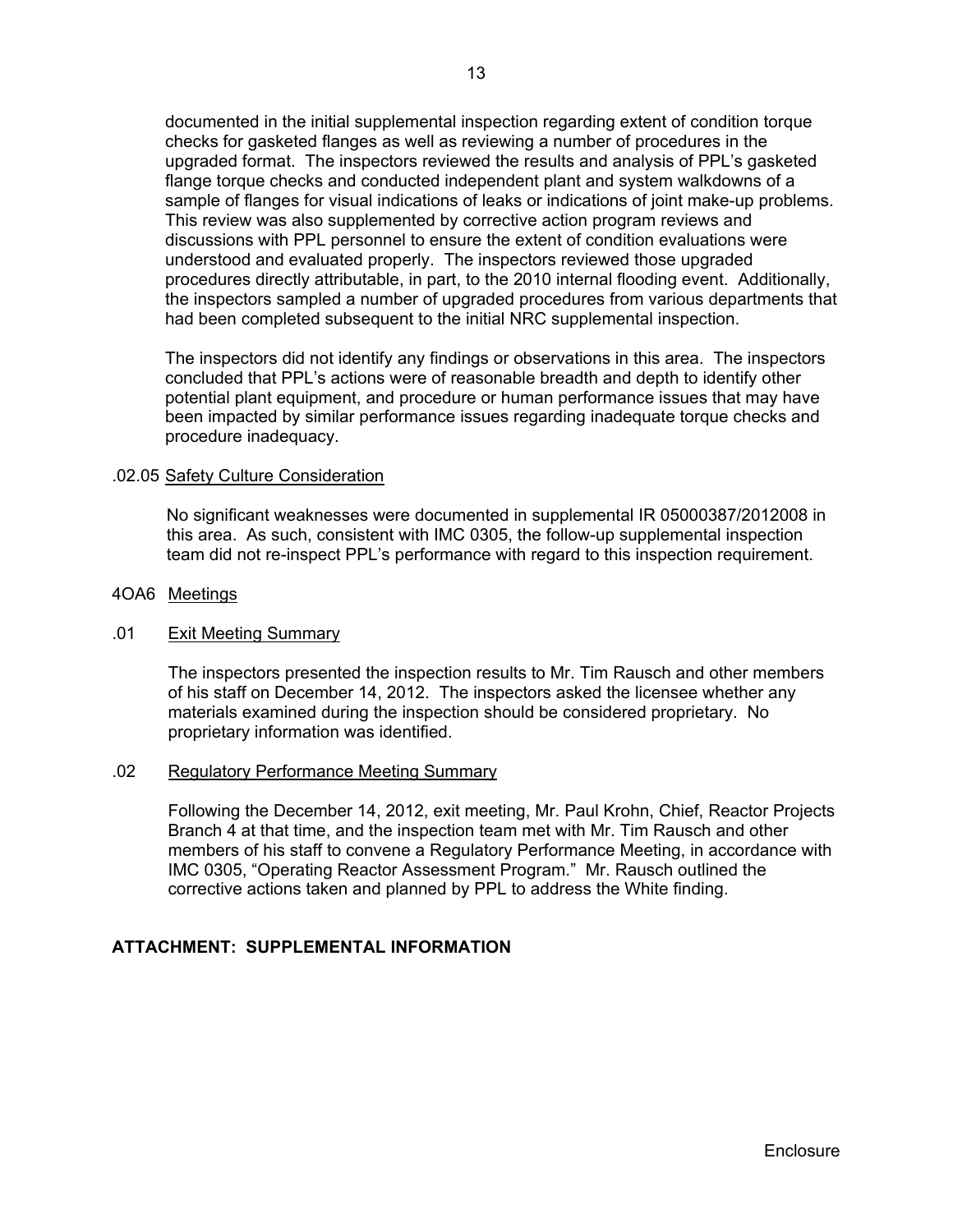#### A-1

### **SUPPLEMENTAL INFORMATION**

### **KEY POINTS OF CONTACT**

#### Licensee Personnel

| Senior Vice President and Chief Nuclear Officer      |
|------------------------------------------------------|
| Plant General Manager and Acting Site Vice President |
| General Manager, Nuclear Programs                    |
| Recovery Team Manager                                |
| <b>Nuclear Regulatory Affairs</b>                    |
| <b>Operations Procedure Group Supervisor</b>         |
| Root Cause Team Lead PQUA                            |
| Procedure Upgrade Project Manager                    |
|                                                      |

### **LIST OF ITEMS OPENED, CLOSED, AND DISCUSSED**

| Closed<br>05000387/2010-004-01 | <b>FIN</b> | Procedural Inadequacies Result in Reactor Scram<br>and Loss of Normal heat Sink (Section 4OA4)                                                                  |
|--------------------------------|------------|-----------------------------------------------------------------------------------------------------------------------------------------------------------------|
| 05000387/2010-003-02           | I FR.      | Unit 1 Manual Reactor Scram Due to Leakage from<br>the Unit 1 Circulating Water System and<br>Subsequent Flooding of the Unit 1 Condenser Bay<br>(Section 4OA3) |

#### **LIST OF DOCUMENTS REVIEWED**

Root/Apparent Cause Analyses

CR 1282128, Condenser Bay Flood Manual Scram RCAR, September 16, 2010

- CR 1318800, NRC White Finding RCAR, February 10, 2011
- CR 1389530, Procedure Quality and Compliance Problems, February 29, 2011
- CR 1389534, Flooding Event/White Finding RCAR, November 18, 2011
- AR 1575201, Common Cause Analysis on Inadequately Restored Pressure Boundary Bolted Joints, November 3, 2012

#### **Procedures**

CH-TP-030, Diesel Fuel Oil Sampling, Revision 0

PPA AP-907-001, Procedure Process Description, Revision 1

- PPA AP-907-005, Procedure Writer's Guide, Revision 1
- MT-043-001, Main Condenser Leak Detection Tube Pulling Waterbox Inspection and Cleaning, Revision 22 (Rev 14)
- MT-116-004, RHR Heat Exchanger 1E205B Drain, Revision 6 (Rev 5)
- MT-GM-015, Torquing guidelines, Revision 27
- MT-GM-050, Limitorque Type SMB 000-4 and Type SB-3 Operator Maintenance, Revision 23 (Rev 22)
- NDAP-QA-0002, Procedure Program, Revision 33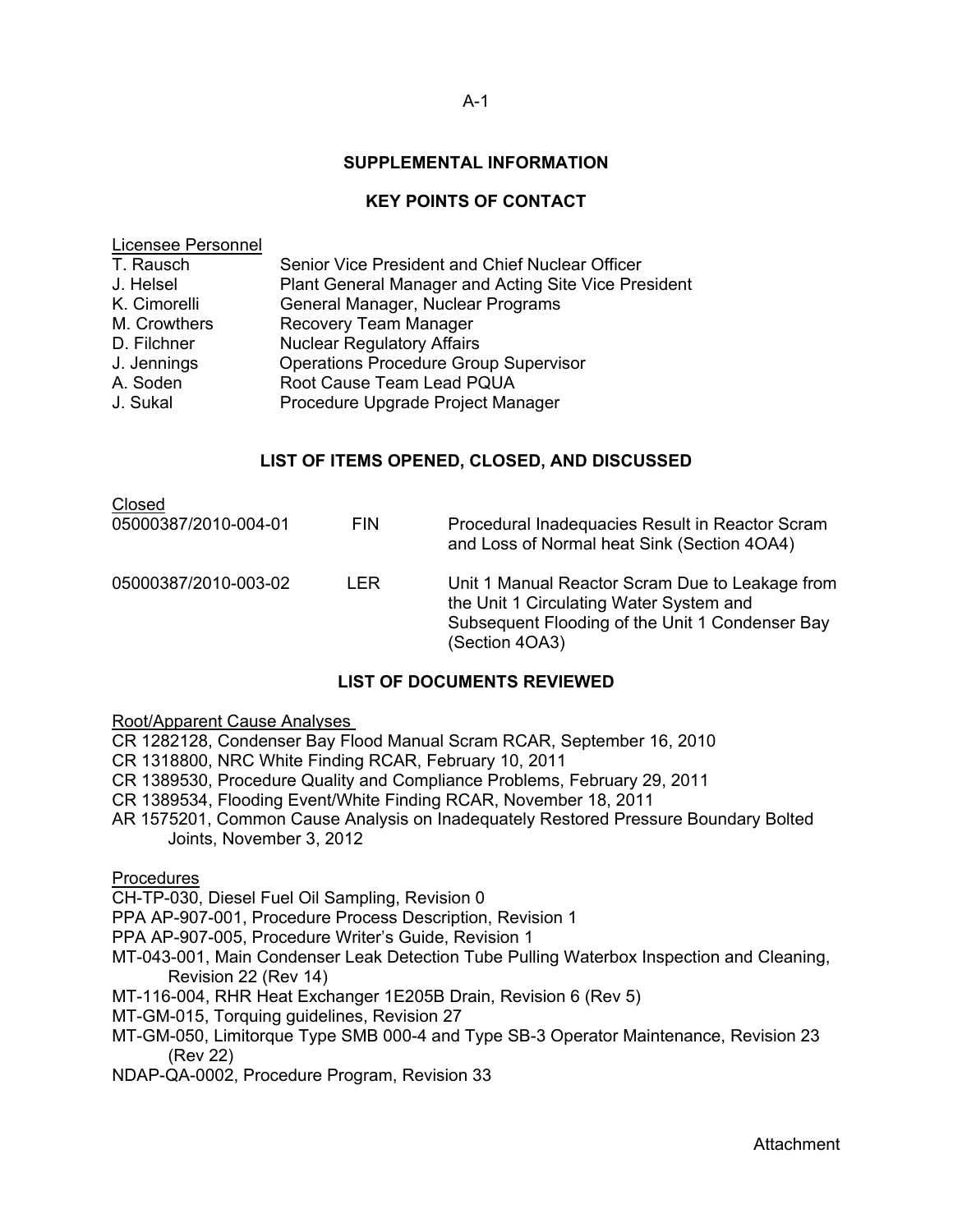- NDAP-QA-0004, Procedure Change Process, Revision 6
- NDAP-QA-0008, Procedure Format and Content, Revision 14 (Rev 8)
- NDAP-QA-0029, Procedure Use- Standards and Expectations, Revision 15
- NDAP-QA-0702, Action Request and Condition Report Process, Revision 38
- NDAP-QA-0752, Cause Analysis, Revision 17
- NDAP-00-0562, Susquehanna SES Skill of the Craft Activities, Revision 2
- NDAP-00-0753, Common Cause Analysis, Revision 1
- NDAP-00-0778, Susquehanna Recovery Closure Review Process, Revision 13
- NSP-AD-0004, Conduct of Site Procedure Group, Revision 2
- OI-AD-055, Operations Procedure and Instruction Writer's Guide, Revision 19
- ON-099-001, Loss of Communication Systems, Revision 0
- ON-100-003, Chemistry Anomaly, Revision 24
- ON-142-001, Circulating Water System Leak, Revision 27
- OP-023-001, Diesel Fuel Oil System, Revision 33 (Rev 32)
- OT-149-005, Flush of RHR Cross Tie Line, Revision 2 (Rev 1)
- SI-024-303, 5 Year Calibration of "C" Diesel Generator Lube Oil Low Pressure Switches PSL-03468C1, C2, C3, C4, Revision 10 (Rev 9)
- SI-183-208, Quarterly Functional Test of Reactor Vessel Water Level (Low Low) Level 3 (ADS Permissive) Channels LIS-B21-1N042A&B, Revision 17 (Rev 16)
- SM-104-002, 4KV Bus 1A202 24 Month Undervoltage Channel Calibration, Revision 16 (Rev 15)
- SM-151-001, 24 Month Core Spray Pumps 1A 1P206A and 1C 1P206C Offsite Power Timer Relay Testing, Revision 9 (Rev 8)
- SO-116-A02, Quarterly RHRSW Valve Exercising Division 1, Revision 6 (Rev 5)
- SO-158-001, Weekly Manual Scram Control Switch Functional Check, Revision 14 (Rev 13) SO-250-001, Monthly RCIC Alignment Check, Revision 18 (Rev 17)

### Calculations & Analysis

EC-042-1008, Determine the Minimum Allowable "As-Found" Bolt Torque Value for the Condenser Manway, Revision 0

### Action Requests

| 1314219 | 1446343 | 1451007 | 1522203 | 1533128 | 1540389 |
|---------|---------|---------|---------|---------|---------|
| 1563911 | 1575779 | 1629146 |         |         |         |

Condition Reports (\*denotes NRC identified during this inspection)

| 1282128 | 1332187 | 1389530 | 1389534 | 1413372  | 1530602  |
|---------|---------|---------|---------|----------|----------|
| 1530608 | 1530609 | 1530612 | 1530614 | 1530619  | 1533128  |
| 1534633 | 1538849 | 1575201 | 1575202 | 1610807  | 1629591  |
| 1629592 | 1629842 | 1634481 | 1645522 | 1646605* | 1647146* |

### Assessments and Audits

- 1490606, Final Effectiveness Review on Circulating Water Off-Normal Procedure Changes, February 17, 2012
- 1490610, Interim Effectiveness Review of Maintenance Procedure Man-Way Cover Changes, February 14, 2012
- 1490616, Effectiveness Review on Maintenance Procedure Man-Way Cover Changes, September 12, 2012